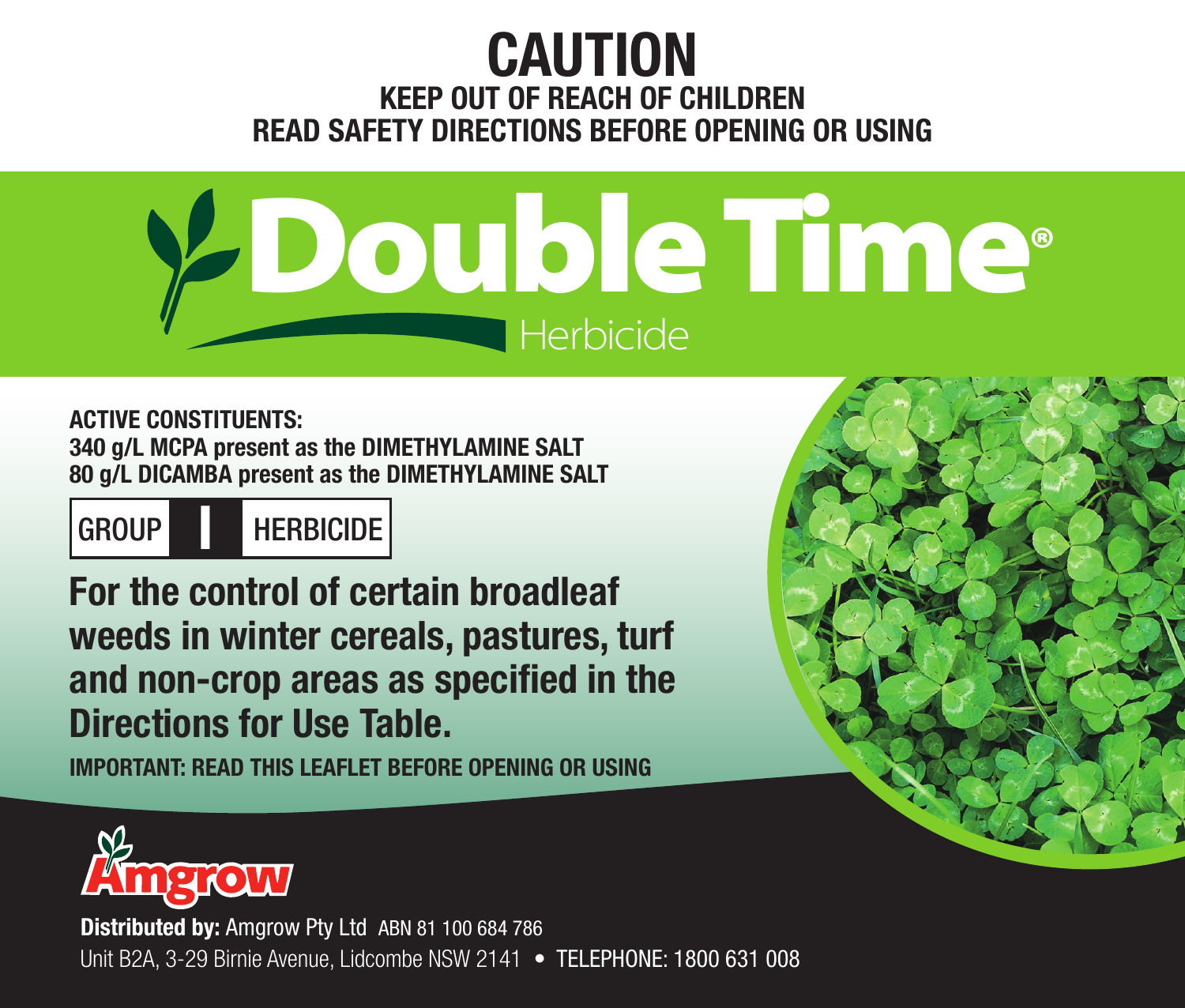# **DIRECTIONS FOR USE:**

**RESTRAINTS:** DO NOT spray when rain seems likely to occur within 4 hours.

DO NOT spray when weeds are wet with dew or rain or under stress from drought, low soil fertility, extreme cold or water logging.

DO NOT spray outside crop growth stages recommended as crop damage may result. DO NOT apply to crops or grass pastures undersown with clover, lucerne or medics.

DO NOT apply to legume pastures.

DO NOT apply to plants suffering from stress.

| <b>CROP &amp; SITUATION</b>                                                                                                                                                                       | <b>WEEDS</b>                                                                                                                                                                                                                                                                                                                                                                                                                                                                                              | <b>STATE</b>                              | <b>RATE</b>                                    | <b>CRITICAL COMMENTS</b>                                                                                                                                                                                                                                                                                                               |
|---------------------------------------------------------------------------------------------------------------------------------------------------------------------------------------------------|-----------------------------------------------------------------------------------------------------------------------------------------------------------------------------------------------------------------------------------------------------------------------------------------------------------------------------------------------------------------------------------------------------------------------------------------------------------------------------------------------------------|-------------------------------------------|------------------------------------------------|----------------------------------------------------------------------------------------------------------------------------------------------------------------------------------------------------------------------------------------------------------------------------------------------------------------------------------------|
| <b>Barley, Commercial</b><br>Rye, Oats, Triticale,<br>Wheat<br>From early tillering<br>stage (Zadoks 21)                                                                                          | Capeweed, Charlock, Common Ice-Plant, seedling<br>Docks, Doublegee, (Three-cornered Jack, Spiny<br>Emex), Hexham Scent (Melilotus), Mustards, Soldier<br>Thistle, Sorrel seedlings, Tares, Tree Hogweed, Turnip<br>Weed (Rapistrum rugosum), Vetches, Ward's Weed,<br>Wild Radish, Wild Turnip ( <i>Brassica tournefortii</i> ),<br>Wireweed (Hogweed)                                                                                                                                                    | <b>All States</b>                         | $1$ L/ha                                       | Spray when most weeds are<br>in the 2 to 4 leaf stage. In<br>some instances suppression<br>only of Wireweed (Hogweed),<br><b>Capeweed and Wild Radish</b><br>will occur.                                                                                                                                                               |
|                                                                                                                                                                                                   | Seedling Cotton Thistle, Fat Hen                                                                                                                                                                                                                                                                                                                                                                                                                                                                          | Tas only                                  |                                                |                                                                                                                                                                                                                                                                                                                                        |
| <b>Barley, Commercial</b><br>Rye, Oats, Triticale,<br><b>Wheat</b><br>From early tillering<br>stage (Zadoks 21)<br>until the fully tillered<br>stage and before<br>jointing occurs<br>(Zadoks 30) | Cotton Thistle to bud formation                                                                                                                                                                                                                                                                                                                                                                                                                                                                           | Tas only                                  | $1.7$ L/ha                                     | Spray when most weeds are<br>still in the rosette or seedling<br>stage.<br>Note: Wild Radish may<br>need to be resprayed (with<br>2.4-D or MCPA) if future<br>germinations occur after<br>spraying. In some instances,<br>suppression only of Wireweed<br>(Hogweed), Hoary Cress and<br><b>Climbing Buckwheat will be</b><br>obtained. |
|                                                                                                                                                                                                   | Mintweed, New Zealand Spinach                                                                                                                                                                                                                                                                                                                                                                                                                                                                             | Qld. NSW.<br><b>ACT only</b>              |                                                |                                                                                                                                                                                                                                                                                                                                        |
|                                                                                                                                                                                                   | Capeweed, Charlock, Chickweed, Climbing Buckwheat<br>(Black Bindweed), Clover, Common Ice-Plant, seedling<br>Docks, Doublegee (Three-cornered Jack, Spiny Emex),<br>Fat-Hen, Hexham Scent (Melilotus), seedling Hoary<br>Cress, Mouse-eared Chickweed, Mustards, Narrow-<br>leaved Plantain, Saffron Thistle, Spurry, Swinecress,<br>Tares, Tree Hogweed, Turnip Weed (Rapistrum<br>rugosum), Variegated Thistle, Vetch, Wild Radish, Wild<br>Turnip ( <i>Brassica tournefortii</i> ), Wireweed (Hogweed) | Qld, NSW,<br>ACT, Vic.<br>Tas, WA<br>only |                                                |                                                                                                                                                                                                                                                                                                                                        |
|                                                                                                                                                                                                   |                                                                                                                                                                                                                                                                                                                                                                                                                                                                                                           | SA only                                   | $1.4$ L/ha                                     |                                                                                                                                                                                                                                                                                                                                        |
| <b>Barley, Commercial</b><br><b>Rye, Triticale</b><br>From early tillering<br>stage (Zadoks 21)<br>until the fully tillered<br>stage before jointing<br>occurs (Zadoks 30)                        | <b>Volunteer Peas</b>                                                                                                                                                                                                                                                                                                                                                                                                                                                                                     | SA only                                   | 1 L/ha plus<br>150 mL/ha<br>Dicamba 200<br>q/L | Apply when most peas are<br>5-7 cm high.                                                                                                                                                                                                                                                                                               |
| <b>Oats, Wheat</b><br>From early tillering<br>stage (Zadoks 21)<br>until the fully tillered<br>stage and before<br>jointing occurs<br>(Zadoks 30)                                                 |                                                                                                                                                                                                                                                                                                                                                                                                                                                                                                           |                                           | 1 L/ha plus<br>300 mL/ha<br>Dicamba 200<br>g/L |                                                                                                                                                                                                                                                                                                                                        |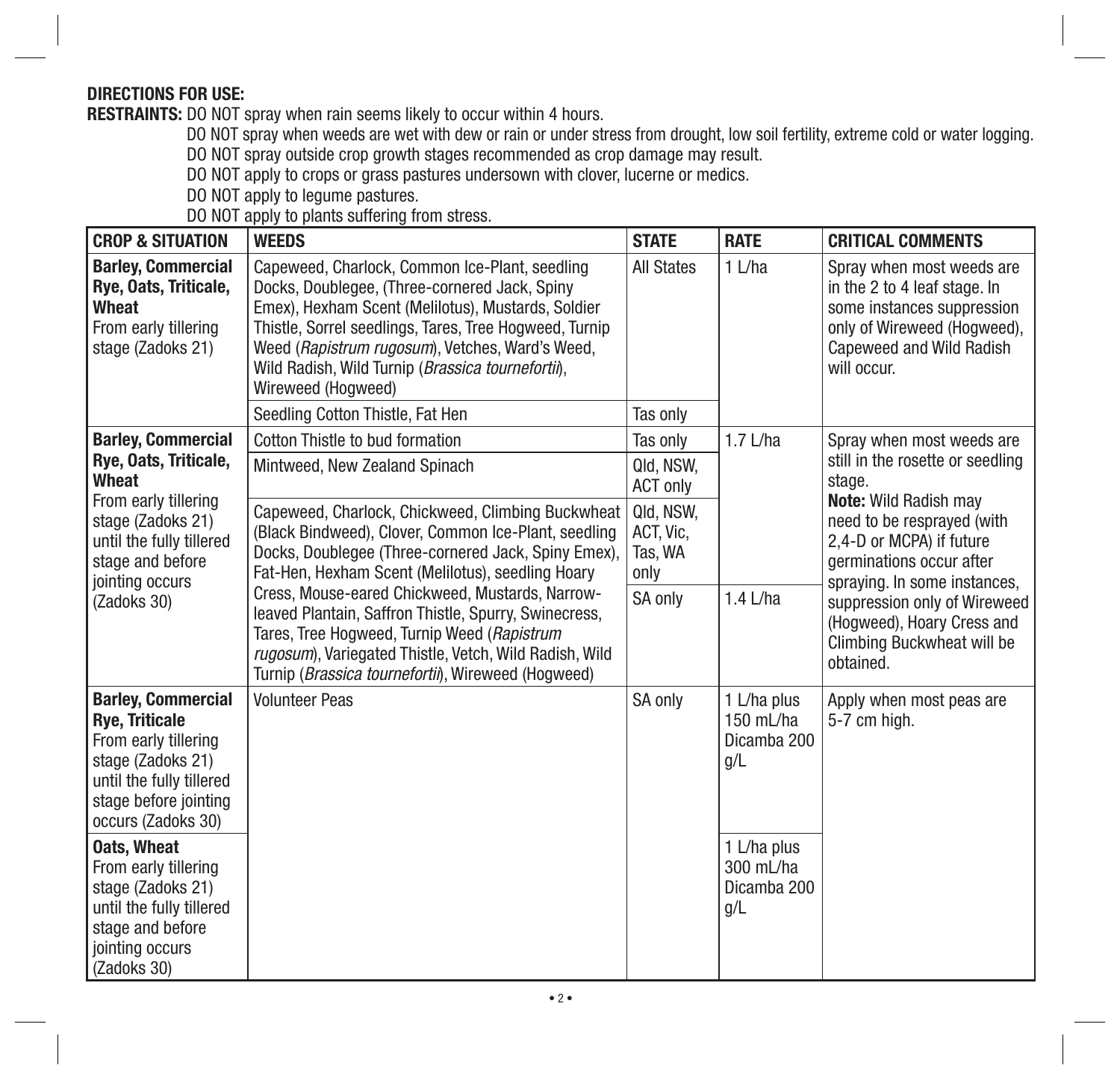| <b>CROP &amp;</b>             | <b>WEEDS</b>                                                                                                                                                                                                                                                                                                                                                                                                             | <b>STATE</b>                             | <b>RATE</b>                                                                                                                                                                                                                                                                          |                                 |                                                                                                                                                                                                                                          | <b>CRITICAL COMMENTS</b>                                           |
|-------------------------------|--------------------------------------------------------------------------------------------------------------------------------------------------------------------------------------------------------------------------------------------------------------------------------------------------------------------------------------------------------------------------------------------------------------------------|------------------------------------------|--------------------------------------------------------------------------------------------------------------------------------------------------------------------------------------------------------------------------------------------------------------------------------------|---------------------------------|------------------------------------------------------------------------------------------------------------------------------------------------------------------------------------------------------------------------------------------|--------------------------------------------------------------------|
| <b>SITUATION</b>              |                                                                                                                                                                                                                                                                                                                                                                                                                          |                                          | Per<br>hectare                                                                                                                                                                                                                                                                       | <b>Per 100</b><br><b>litres</b> | <b>Per 15 L</b><br><b>Knapsack</b>                                                                                                                                                                                                       |                                                                    |
| Grass<br><b>Pastures</b>      | <b>Bathurst Burr, Caltrop (Yellow)</b><br>Vine), Chicory, Crofton Weed,<br>Cudweed, Dandelion, Deadnettle.<br>Fleabanes, Fumitory, Groundsel,<br>Heliotrope, Inkweed, Mintweed,<br>Nettles, Noogoora Burr, Pennycress,<br>Potato Weed, Ragwort, Ripplewort,<br>Shepherd's Purse, Smartweed,<br>Soft Rush, Stinkwort, Thistles<br>including Cockspur, Scotch (Spear),<br>Slender, Star, Variegated, Wireweed<br>(Hogweed) | <b>All States</b>                        | $2.8 - 4L$                                                                                                                                                                                                                                                                           | 190-270 mL                      | 60 mL                                                                                                                                                                                                                                    | Use the higher rate on<br>larger weeds.                            |
|                               | <b>Cotton Thistle</b>                                                                                                                                                                                                                                                                                                                                                                                                    | Tas only                                 |                                                                                                                                                                                                                                                                                      |                                 |                                                                                                                                                                                                                                          |                                                                    |
|                               | Buttercups, Hoary Cress seedlings,<br>Horehound, Khaki Weed, Purple-Top,<br>Veined Verbena                                                                                                                                                                                                                                                                                                                               | <b>All States</b>                        | $4-7L$                                                                                                                                                                                                                                                                               | 470 mL                          | 100 mL                                                                                                                                                                                                                                   | When necessary a<br>second treatment may<br>be made after 4 weeks. |
| Turf                          | Bindy-Eye, Capeweed, Catsear,<br>Chickweed, Clovers, Cotula, Creeping<br>Oxalis, Cudweeds, Dandelion.<br>Dock, Fleabanes, Fumitory, Jo-Jo<br>(Onehunga), Lamb's Tongue, Medics,<br>Mustards, Narrowleaved Plantain,<br>Pearlwort, Pennywort, Peppercress,<br>Radish, Scarlet Pimpernel, Slender<br>Thistle, Soldier Thistle, Spear Thistle,<br>Toad Rush, Variegated Thistle, Wild<br>Turnip, Wireweed (Hogweed)         | <b>All States</b>                        | <b>Golf Tee, Golf Green:</b><br>100 mL in 15 L water per 150 m <sup>2</sup><br><b>Bowling Green:</b><br>900 mL in 200 L water per 1400 m <sup>2</sup><br><b>Large Turf Area</b><br>(Field, Park, Gold Fairway):<br>6.5 L in 250-400 L water per 10,000 m <sup>2</sup><br>(1 hectare) |                                 | Apply to actively<br>growing weeds and<br>moist soil. DO NOT use<br>on Lippia, Strawberry<br>Clover or Buffalo Grass.<br>DO NOT mow turf for<br>two days before or after<br>application or fertilise<br>within two weeks of<br>spraying. |                                                                    |
|                               | Fat-Hen, Purple-Top, Red Flowered<br>Mallow, Staggerweed, Swinecress                                                                                                                                                                                                                                                                                                                                                     | Qld, NSW,<br>ACT. Tas.<br>SA, WA<br>only |                                                                                                                                                                                                                                                                                      |                                 |                                                                                                                                                                                                                                          |                                                                    |
| Non-crop<br><b>situations</b> | Artichoke, Bindweed, Fennel,<br>Hemlock. Thistle seedlings                                                                                                                                                                                                                                                                                                                                                               | <b>All States</b>                        | 5.2L                                                                                                                                                                                                                                                                                 | 350 mL                          | 80 mL                                                                                                                                                                                                                                    | A repeat spray may be<br>necessary.                                |

# **NOT TO BE USED FOR ANY PURPOSE, OR IN ANY MATTER, CONTRARY TO THIS LABEL UNLESS AUTHORISED UNDER APPROPRIATE LEGISLATION.**

**WITHHOLDING PERIOD: DO NOT GRAZE OR CUT FOR STOCK FOOD FOR 7 DAYS AFTER APPLICATION. HARVEST WITHHOLDING PERIOD NOT REQUIRED WHEN USED AS DIRECTED.**